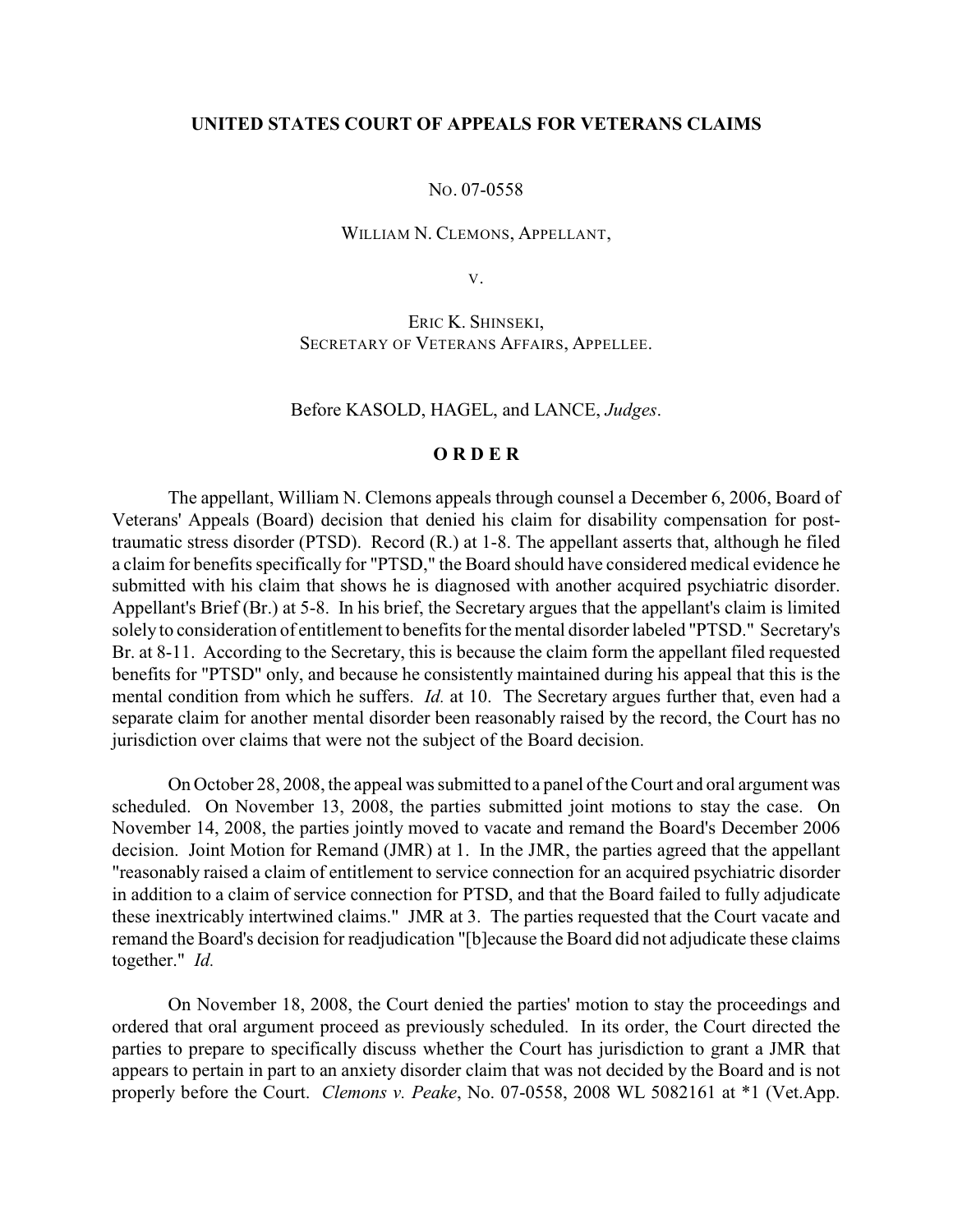November 18, 2008). For the reasons stated below, we conclude that we have jurisdiction over this matter. Accordingly, the JMR will be granted with clarification as stated in this order, and the December 6, 2006, Board decision will be set aside and the matter will be remanded for further proceedings consistent with this decision.

## **I. JMR AND JURISDICTION**

The parties' agreement implicates the Court's jurisdiction in two respects and must be clarified. The parties agreed that the appellant's claim for benefits for "PTSD" raised a wholly separate claim for an anxiety disorder, a claim that has neither been developed by the agency of original jurisdiction nor decided by the Board. If this characterization were accurate, the Court would not have jurisdiction over the separate anxiety claim that is a subject of the parties' agreement. *See Jarrell v Nicholson*, 20 Vet.App. 326, 331 (2006)(en banc) (Board lacks jurisdiction over claims not first presented to and adjudicated by the Regional Office (RO)); *King v. Nicholson*, 19 Vet.App. 406, 411 (2006) (Court has jurisdiction to review only those claims that were the subject of the Board decision on review). Accordingly, the Court would be faced with the jurisdictional dilemma of whether it could properly act on a JMR (which, if granted, would result in an order to the agency) that is related to claims not properly before it. *See Jarrell* and *King,* both *supra.* 

The mere fact that the parties have reached an agreement that there are two separate claims does not make it so, and does not, by itself, confer jurisdiction on the Court to grant the JMR. It is axiomatic that "no action of the parties can confer subject matter jurisdiction upon a federal court." *Ins. Corp. of Ireland, Ltd. v. Compagnie des Bauxites de Guinee*, 456 U.S. 694, 702 (1982); *see also Mitchell v. Mauer*, 293 U.S. 237, 244 (1934) (jurisdiction cannot be enlarged or conferred by agreement of the parties). We have an independent duty to determine our jurisdiction. *Basso v. Utah Power & Light Co.,* 495 F.2d 906, 909 (10th Cir. 1974) (holding that a federal court has the duty to determine its own jurisdiction sua sponte where the issue has not been raised by the parties); *Smith v. Brown*, 10 Vet.App. 330, 332 (1997); *see also Lukosevicz v. Dep't of Labor*, 888 F.2d 1001, 1003 n. (3rd Cir. 1989) (stating with regard to joint motion to vacate the administrative Board decision in that case that "it is inappropriate to take such action without examining the underlying legal issue"). If granted, the JMR in this case would result in an order to the agency to take actions with regard to claims not before the Court; such motions require our careful review to determine any jurisdictional deficiencies.

Although *Jarrell* and *King* stand for the proposition, as stated by the Secretary, that the Court has jurisdiction over matters decided bythe Board, the Secretary fails to recognize that the Court also has jurisdiction to remand to the Board any matters that were reasonably raised below that the Board should have decided, with regard to a claim properly before the Court, but failed to do so. *See Bingham v. Nicholson*, 421 F.3d 1346, 1348-49 (Fed.Cir. 2005) (denial of a claim by the Board is a decision as to all potential theories of entitlement, not just those considered and rejected)*; see also Maggitt v. West*, 202 F.3d 1370, 1377 (Fed.Cir. 2000) ("Veterans Court may hear legal arguments raised for the first time with regard to a claim that is properly before the court"); *Barringer v. Peake*,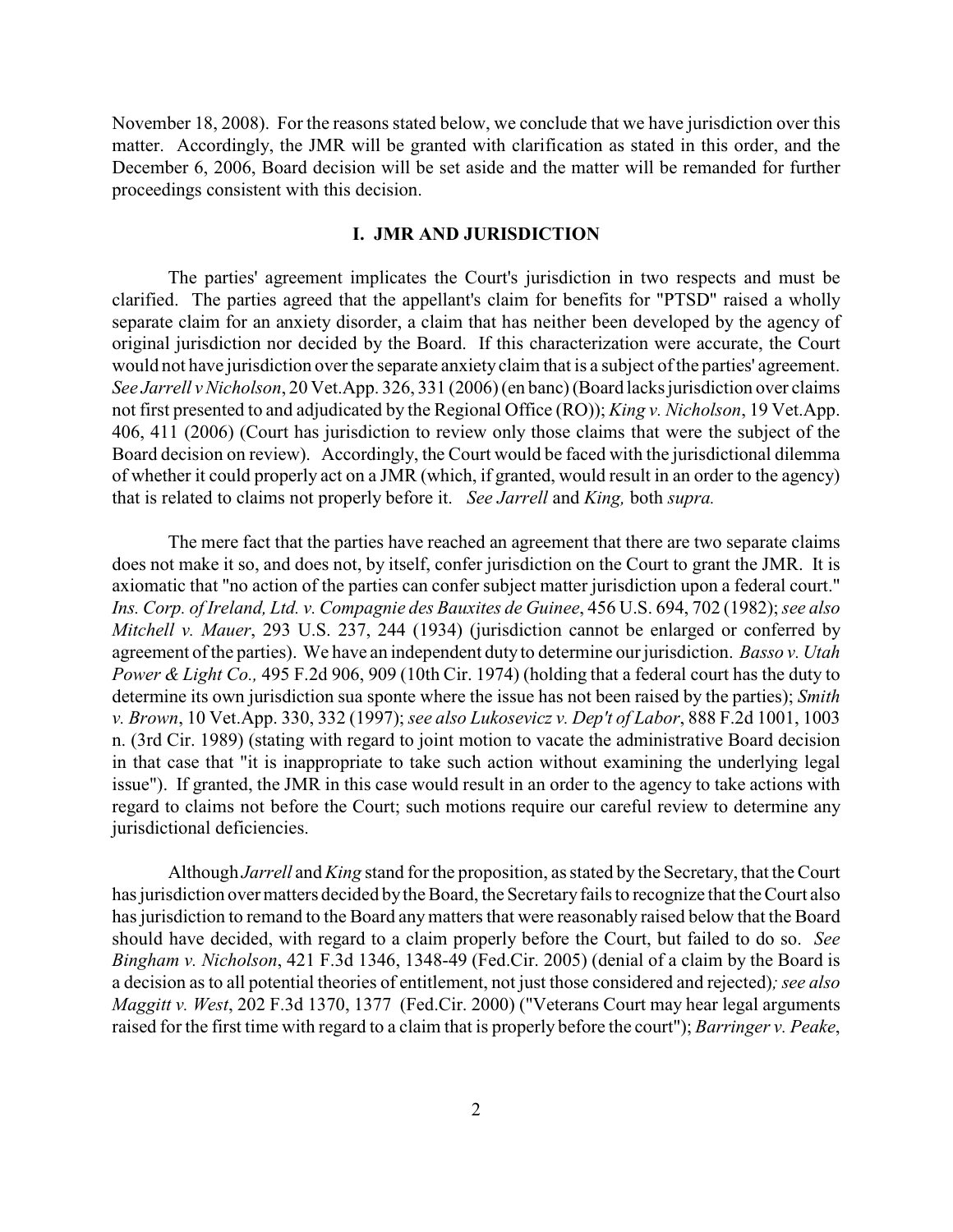22 Vet.App. 242, 244 (2008) (the Court has jurisdiction to review whether the Board erred in failing to consider issues reasonably raised).

As discussed below, we conclude that Mr. Clemons's claim for benefits based on PTSD encompassed benefits based on an anxiety disorder and (or) a schizoid disorder because the evidence developed during the processing of the claim indicated that the symptoms for which Mr. Clemons was seeking VA benefits may have been caused by an anxiety and (or) schizoid disorder. Because we find that Mr. Clemons submitted only one claim over which we have jurisdiction, we reject the parties' characterization that Mr. Clemons had multiple, separate claims that were inextricably intertwined. With that clarification, we will vacate the Board decision and grant the parties' JMR.

## **II. FACTS**

The appellant served in the U.S. Navy from September 1951 to August 1958. R. at 12. He served aboard the *U.S.S. Rochester* from February 1952 to September 1953 during which time, he asserts, he fired guns at the enemy, unloaded dead bodies of American military personnel from shore, and put them in body bags and then in the ship's freezer. R. at 250. An April 1953 commendation letter states that, "[d]uring the period from 21 November 1951 to 21 April 1952 the *U.S.S. Rochester* (CA-124) completed a total of twenty-one (21) gun strikes against enemy strong holds and directly supported United Nations Forces ashore by gunfire into enemy front lines. The *U.S.S. Rochester* also conducted various other harassing and interdiction missions while serving as Flagship for the United Nations Blockading and Escort Force." R. at 144. An April 1953 commendation letter states: "Commander Seventh Fleet commends officers and men of *U.S.S. Rochester* for outstanding service during tour of duty in Korean Theater. Your accurate guns caused vital damage to enemy installations along Korea's coastline." R. at 225. The appellant's service medical records (SMRs) reveal that he was treated for anxiety in March 1956. R. at 70.

The appellant applied for compensation or pension benefits in May 2002. R. at 103-08. In response to a request for additional information regarding his "claim for disability compensation for a nervous disorder," (R. 115), the appellant described handling dead bodies and reported that he had flashbacks and nightmares twice a week about handling dead bodies. *Id.* The appellant's VA medical records reveal several notations of anxiety disorder. R. at 127, 129, 131, 172. In September 2002, the appellant took the Minnesota Multiphasic Personality Inventory-2 test. The examiner noted that the appellant's test results reflected an individual who had schizoid personality disorder, rather than someone with PTSD. R. at 184-85. A July 2003 VA medical record described the appellant's symptoms as "anxiety disorder multifaceted in origin (COPD, PTSD features)." R. at 178.

In December 2006, the Board determined that a "confirmed diagnosis of PTSD [was] not of record; and, diagnostic testing found that [the appellant] had a schizoid personality disorder." R. at 2. The Board concluded that a "VA examination is not necessary in this case because the record already contains competent and probative evidence regarding potential diagnosis (or lack thereof) concerning PTSD." R. at 4. The Board also found that "the [appellant's] contention regarding PTSD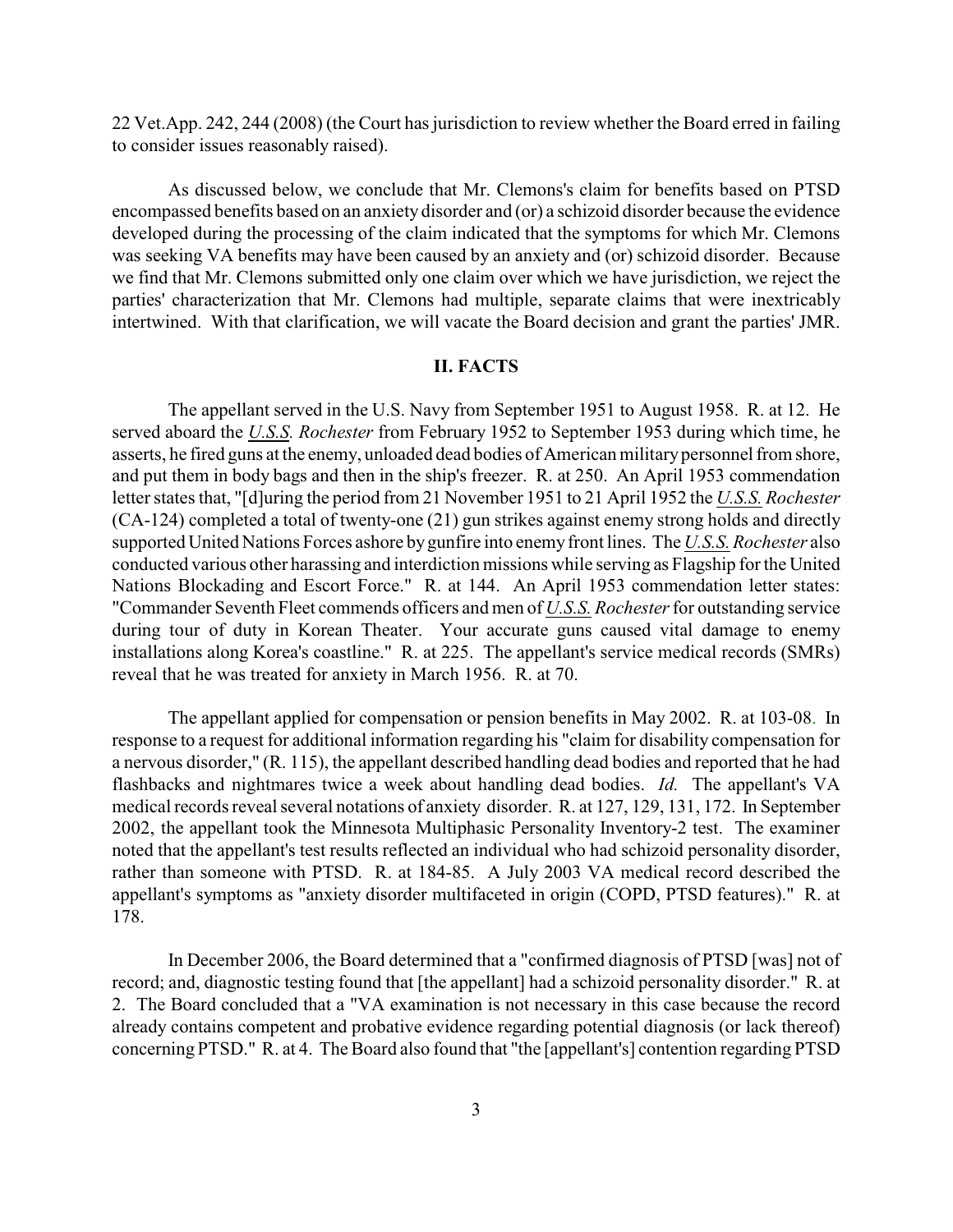in relation to a non-combat stressor was overtly considered by a VA medical professional in the context of psychiatric testing, and a remand for the purpose of obtaining the exact kind of assessment is not warranted and unnecessary." R. at 4. Accordingly, the Board denied the appellant's claim. The December 2006 Board decision did not discuss the possibility of service connection for any other acquired psychiatric disorders.

# **III. ANALYSIS**

Although the parties have agreed in their JMR that this case involves two separate claims that are inextricably intertwined, they originally presented opposing arguments. The Secretary argued that Mr. Clemons was raising on appeal a claim for an anxiety disorder that was separate from his claim for benefits based on PTSD, and he further argued that, because the Board had not addressed that claim, the Court lacked jurisdiction. Mr. Clemons, on the other hand, argued that he had one claim for benefits and the Board erred by not addressing the evidence indicating that the symptoms for which he was seeking benefits might be caused by an anxiety and (or) a schizoid disorder. However, the appellant did not assert that he had a separate and unadjudicated claim. His initial argument was that he filed a single claim–one for disability compensation based upon a mental disability, and given his multiple medical diagnoses, the Secretary and the Board failed to make findings of fact necessary to correctly determine his current condition relative to the claim that he filed. The Court agrees with the appellant's initial argument that he has one claim and that it was improperly adjudicated.

First, multiple medical diagnoses or diagnoses that differ from the claimed condition do not necessarily represent wholly separate claims. The term "diagnosis" is defined as "[t]he determination of the nature of a disease, injury, or congenital defect." STEDMAN'S MEDICAL DICTIONARY 491(27th ed. 2000). Although an appellant who has no special medical expertise may testify as to the symptoms he can observe, he generally is not competent to provide a diagnosis that requires the application of medical expertise to the facts presented, which includes the claimant's description of history and symptomatology. *See Espiritu v. Derwinski*, 2 Vet.App. 492, 494-95 (1992) (stating that a layperson can provide an account of symptoms but not a diagnosis that requires medical knowledge); *see also Jandreau v. Nicholson*, 492 F.3d 1372, 1376-77 (Fed.Cir. 2007) (noting general competence of laypersons to testify as to symptoms but not medical diagnosis and noting example in n.4 of competence of lay testimony with regard to a broken leg but not a form of cancer).

This principle is also well known to the Secretary as it is often used to discount the probative value of lay statements regarding a claimant's medical condition in deciding the issue of service connection. This is also a reason why pro se claim submissions are not subject to a strict pleading standard. *See Ingram v. Nicholson*, 21 Vet.App. 232, 256 (2007). As a self-represented layperson at the time his claim was filed, the appellant had neither the legal or medical knowledge to narrow the universe of his claim or his current condition to PTSD. *Id.* ("[A] sympathetic reading of the appellant's pleadings cannot be based on a standard that requires legal sophistication beyond that which can be expected of a lay claimant and consider whether the appellant's submissions, considered in toto, have articulated a claim."). *Ingram* made clear that the claimant's intent in filing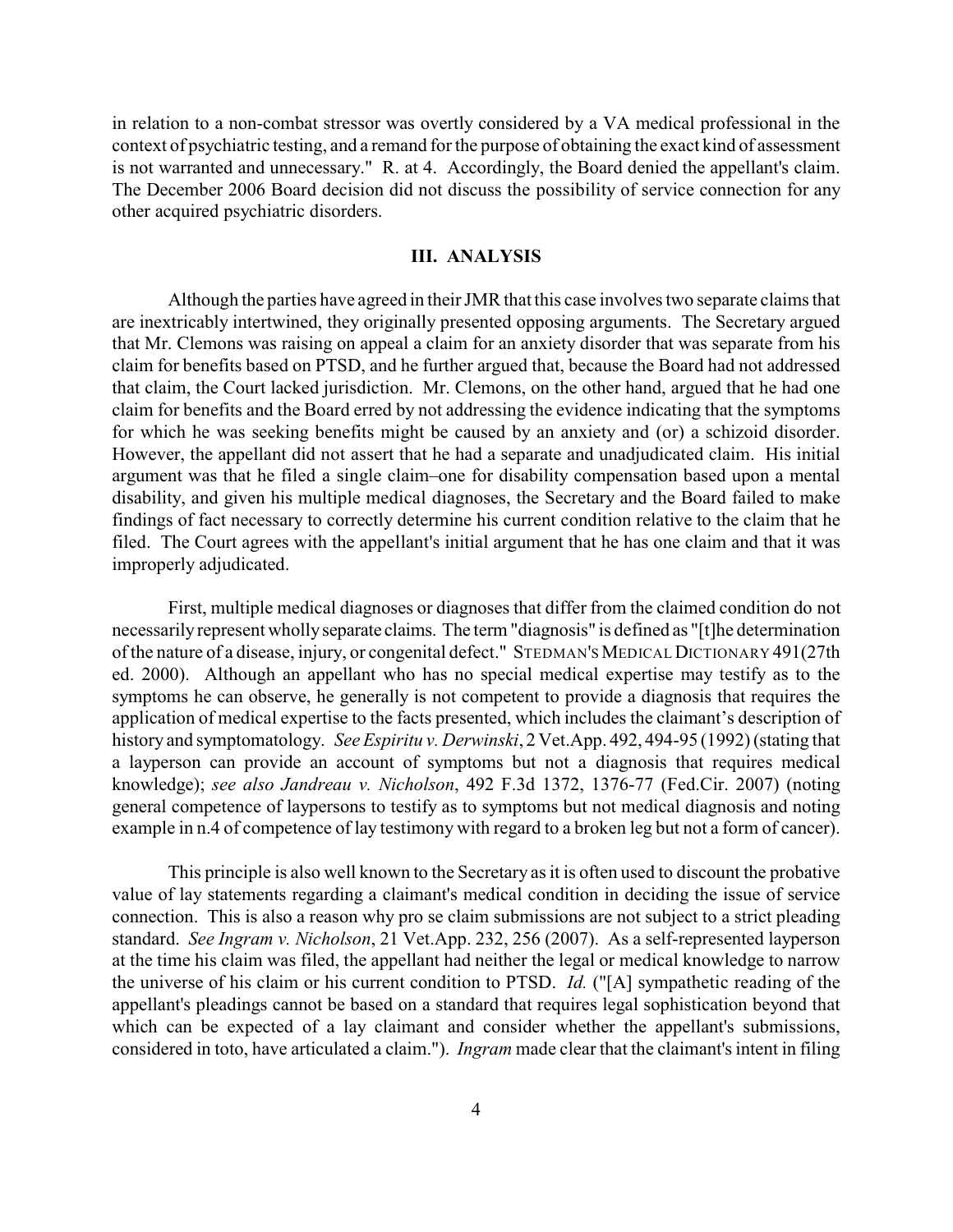a claim is paramount to construing its breadth, especially because "[i]t is the pro se claimant who knows what symptoms he is experiencing that are causing him disability." *Id.* Although the RO has no duty to read the mind of the claimant, the RO should construe a claim based on the reasonable expectations of the non-expert, self-represented claimant and the evidence developed in processing that claim.

In this case, the appellant filed a claim form that identified "P.T.S.D. Korea War" as the "[n]ature of sickness, disease or injuries for which this claim is made." R. at 103. As noted above, the appellant generally is not competent to diagnose his mental condition; he is only competent to identify and explain the symptoms that he observes and experiences. *Espiritu* and *Jandreau,* both *supra*; *see also Layno v. Brown*, 6 Vet.App. 465, 469-70 (1994) (competent testimony limited to what witness actually observed and is in realm of his personal knowledge). Although the appellant's claim identifies PTSD without more, it cannot be a claim limited only to that diagnosis, but must rather be considered a claim for any mental disability that may reasonably be encompassed by several factors including: the claimant's description of the claim; the symptoms the claimant describes; and the information the claimant submits or that the Secretary obtains in support of the claim. Reasonably, the appellant did not file a claim to receive benefits only for a particular diagnosis, but for the affliction his mental condition, whatever that is, causes him. Moreover, the regulation that defines a "[s]ubstantially complete application" says that an application should identify "any medical condition(s) on which it [the claim] is based." 38 C.F.R. § 3.159(a)(3). The inclusion of the plural "condition(s)" indicates that a single claim can encompass more than one condition.

It is not only the reasonable expectations of the appellant or the particular language of the claim form that supports that the Board should have considered alternative current conditions within the scope of the filed claim. The medical evidence submitted in support of the claim clearly raised the issue of the nature of the appellant's current mental condition. The medical evidence indicated diagnoses for an acquired psychiatric disorder, anxiety disorder NOS with PTSD features (R. at 129, 131), and schizoid personality disorder (R. at 184). To deny the appellant's claim for lack of a current mental condition would have been entirely contrary to the medical evidence–it clearly shows there is a diagnosed current mental condition.

Rather, the Board denied the claim because the appellant's hypothesized diagnosis–one he is incompetent to render–proved incorrect, instead of confronting the difficult questions of what current mental condition actually existed and whether it was incurred in or aggravated by service. The Board made no affirmative finding as to the nature of the appellant's condition, it only observed that the appellant was not diagnosed with PTSD. However, because the appellant was reasonably requesting benefits for symptoms of a mental condition he was not competent to medically identify, the adjudication of his claim does not end in the face of currently diagnosed mental conditions that are different from his lay hypothesis in his claim form. It is generally the province of medical professionals to diagnose or label a mental condition, not the claimant. The Board should not limit its consideration of the claim based on the appellant's belief that he suffered from PTSD, something he generally is not competent to render in the first place. *See Jandreau and Espiritu,* both *supra*. Therefore, the Board did not err by failing to adjudicate a separate claim for an anxiety disorder and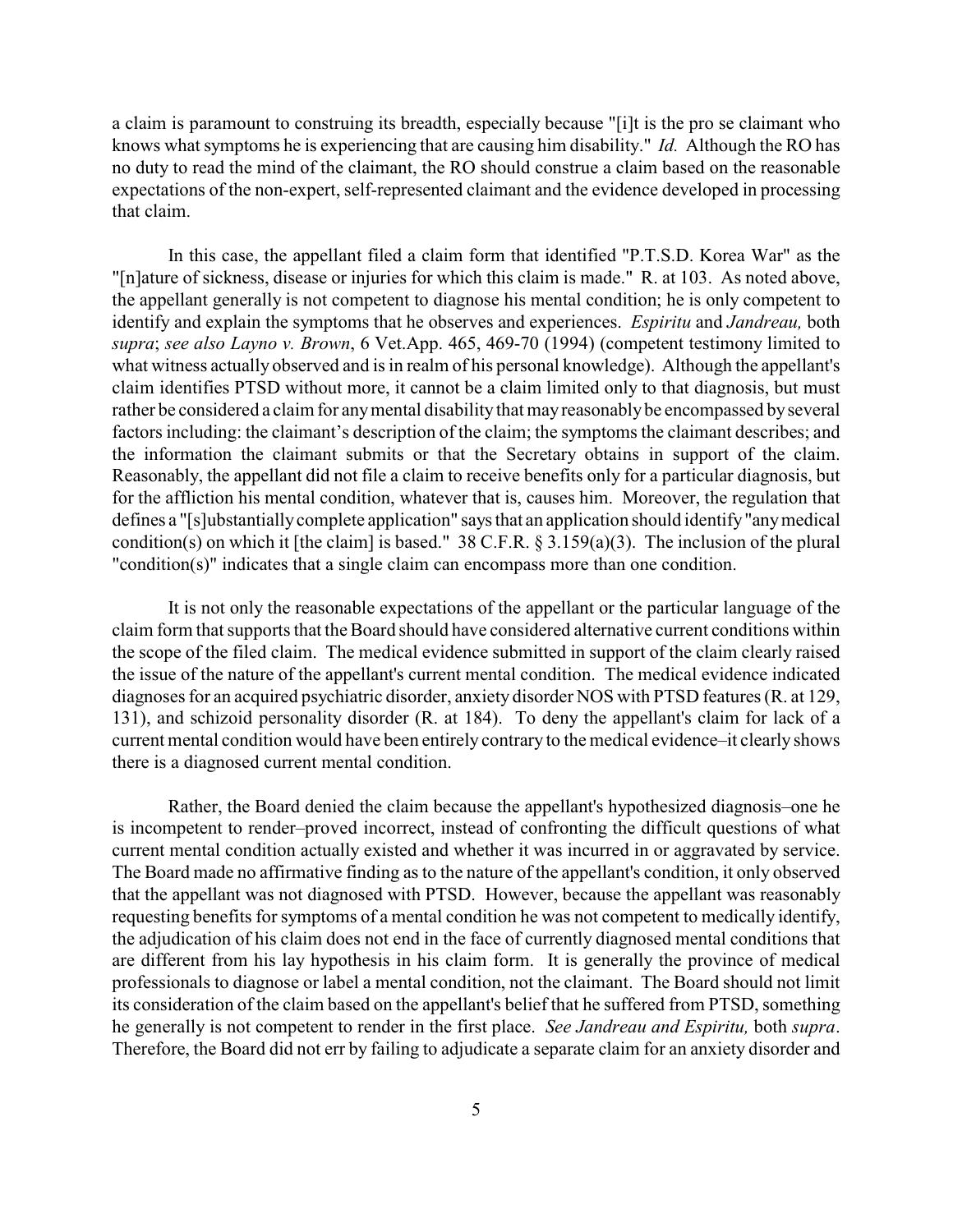(or) a schizoid disorder; rather, it erred when it failed to weigh and assess the nature of the current condition the appellant suffered when determining the breadth of the claim before it.

If the competent medical evidence contradicts the claimant's theory or shows a difference of opinion between examiners, it is left to the factfinder to weigh the evidence and determine the nature of the condition–be it one condition that the examiners disagree as to its diagnosis or two or more separate conditions. *See Owens v. Brown*, 7 Vet.App. 429, 433 (1995) ("It is the responsibility of the [Board], not this Court, to assess the credibility and weight to be given to evidence."). If the factfinder cannot answer this question without resorting to speculation or his own opinion, additional medical evidence may have to be developed, unless the medical evidence itself indicates that determining the cause is speculative. *See Colvin v. Derwinski*, 1 Vet.App. 171, 172 (1991) (Board must consider only independent medical evidence, not its own unsubstantiated opinion medical judgment); *compare Roberts v. West*, 13 Vet.App. 185, 189 (1999) (holding that "the fact that [a] medical opinion was inconclusive . . . does not mean that the examination was inadequate.") *with Daves v. Nicholson*, 21 Vet.App. 46, 51-52 (2007) (when medical examiner cannot provide an opinion without certain information, the Secretary has duty to determine if information is reasonably available and, if so, to obtain it and secure additional medical opinion). In this case, the Board did not make any affirmative determinations as to the nature of the appellant's current condition, except to rule out PTSD. The medical evidence suggests that the appellant has an anxiety disorder NOS with PTSD features (*see, e.g.,* R. at 131) that at least one doctor has related to service (R. at 185), and (or) a schizoid disorder (R. at 184). For purposes of the claim and its adjudication, it matters little that the appellant believes his symptoms should be diagnosed as PTSD if the medical evidence establishes that his symptoms are actually something different. And, the fact that the appellant may be wrong about the nature of his condition does not relieve the Secretary of his duty to properly adjudicate the claim.

To be clear, however, quite a different result is reached when the claimant requests compensation for a particular diagnosis but, after proper development, the medical evidence reveals *no* current condition related to the symptoms suffered. For example, had the appellant filed his claim for "PTSD," but no current mental condition whatsoever was diagnosed, the claim could have been properly denied for lack of a diagnosis for any current mental condition. *See* 38 U.S.C. § 1110; *Caluza v. Brown*, 7 Vet.App. 498, 506 (1995) (award of service connection requires medical diagnosis of a current disability) *aff'd* 78 F.3d 604 (Fed. Cir. 1996) (table). Similarly, a different result is reached when the evidence supports the service connection of a disability, but there is no indication the claimant was seeking benefits forthat disability or the symptoms he was experiencing that are associated with that disability. *See MacPhee v. Nicholson*, 459 F.3d 1323, 1326-27 (Fed. Cir. 2006) (holding that there must be some intent expressed to apply for benefits and endorsing this Court's holding in *Brannon v. West*, 12 Vet.App. 32, 35 (1998) ("The mere presence of the medical evidence does not establish an intent on the part of the veteran to seek . . . service connection")); *Criswell v. Nicholson*, 20 Vet.App. 501, 504 (2006) ("[W]here there can be found no intent to apply for VA benefits, a claim for entitlement to such benefits has not been reasonably raised."); *see also Talbert v. Brown*, 7 Vet.App. 352, 356 (1995) (Board is not required to conduct "an exercise in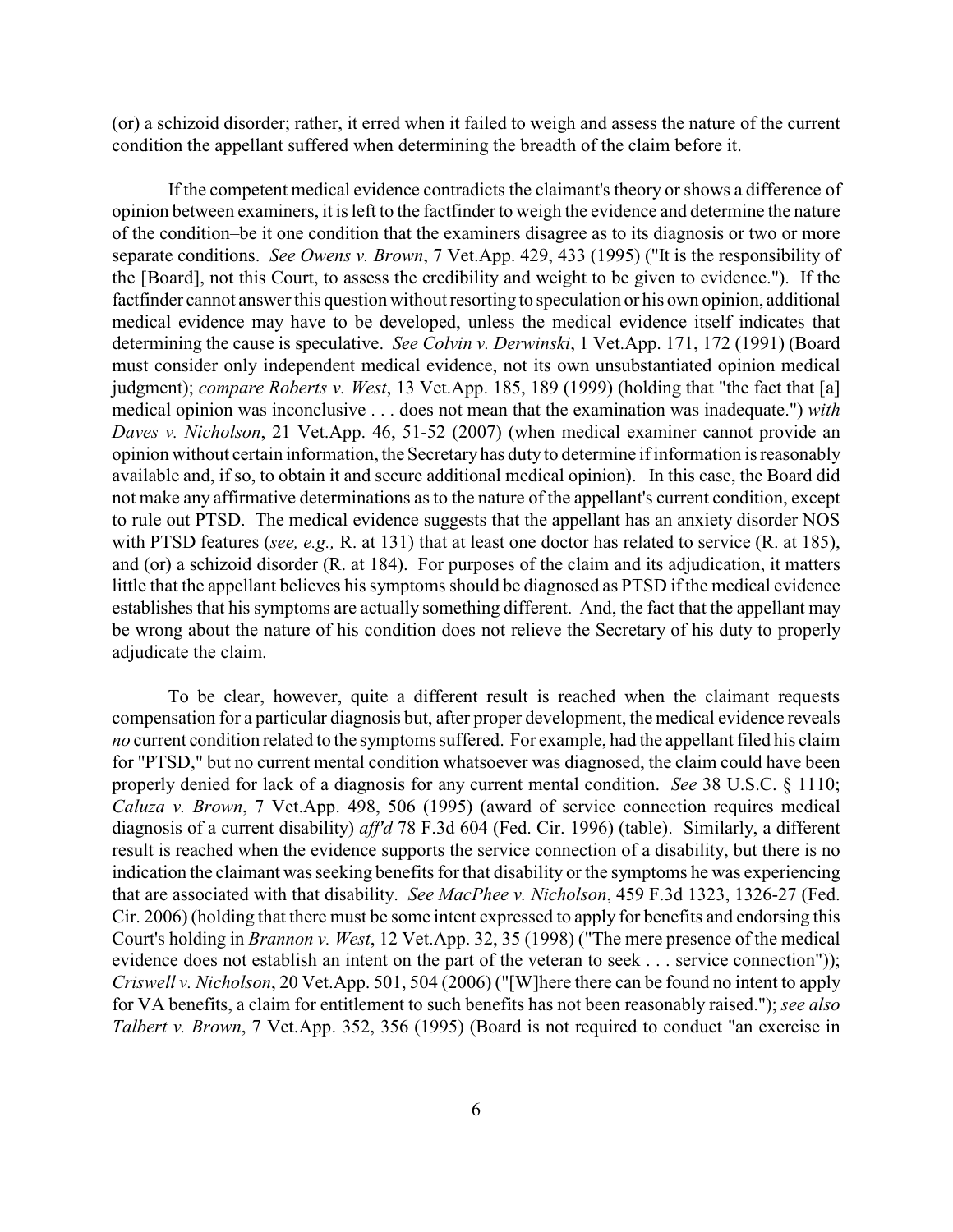prognostication, but only requires [consideration of] all issues reasonably raised by the appellant's substantive appeal").

The Court notes that, when he filed his claim, the appellant requested compensation for "PTSD," but the medical evidence submitted with his claim diagnosed anxiety disorder NOS as well as schizoid personality disorder. In *Boggs v. Peake*, the U.S. Court of Appeals for the Federal Circuit (Federal Circuit) held that "a properly diagnosed disease or injury cannot be considered [on] the same factual basis as [a] distinctly diagnosed disease or injury." 520 F.3d 1330, 1335 (Fed. Cir. 2008). Standing alone, this might be read to suggest that, in this case, the appellant's diagnoses for an anxiety disorder NOS and schizoid disorder constitute medical evidence in support of separate claims based on those distinct diagnoses for which the appellant never filed a claim, as opposed to evidence in support of the claim that he actually filed, which was based on his belief that he suffered from PTSD. However, by its own terms and rationale, *Boggs* is not applicable to, and does not inform us how to determine, the scope of a claim at the time the claim is filed.

Pursuant to section 7104, "when a claim is disallowed by the Board, the claim may not thereafter be reopened and allowed and a claim based upon the same factual basis may not be considered." 38 U.S.C. § 7104(b). The Federal Circuit has informed usthat there generally are only two exceptions to this rule of finality. *Cook v. Principi*, 318 F.3d 1334, 1337 (Fed. Cir. 2002) (en banc); *see also DiCarlo v. Nicholson*, 20 Vet.App. 52, 56 (2006) (noting other exceptions). First, section 5108 provides that "[i]f new and material evidence is presented or secured with respect to a claim which has been disallowed, the Secretary shall reopen the claim and review the former disposition of the claim." 38 U.S.C. § 5108. Second, a final decision is subject to revision on grounds of clear and unmistakable error. *Cook*, 318 F.3d at 1337. In *Boggs*, a veteran experiencing hearing loss symptoms was diagnosed with *conductive* hearing loss. *Boggs,* 520 F.3d at 1332. In 1955, he filed a claim that was denied for lack of a nexus to service. *Id.* Almost 50 years later, the veteran filed a separate application for hearing loss and, during the development of that claim, was diagnosed with *sensorineural* hearing loss. *Id.* On appeal, the Board found that the newly diagnosed sensorineural hearing loss was cumulative of the 1955 diagnosis and denied the request to reopen. *Id.* at 1333. Reviewing the Board's decision, this Court held that the two claims should be considered one claim because they involved the same symptomatology, i.e., loss of hearing; therefore, the Court affirmed the Board's decision that the new diagnosis was not new and material evidence. *Id.*

The Federal Circuit reversed this decision, essentially determining that section 7104 did not apply because the sensorineural hearing loss diagnosis was factually distinct from the conductive hearing loss diagnosis, such that it created a new claim, not a request to reopen the first, finally denied claim. The opinion reasoned that the "'factual basis' of a claim for purposes of 38 U.S.C. § 7104(b) is the veteran's disease or injury rather than the symptoms of the veteran's disease or injury." *Boggs*, 520 F.3d at 1335. It further held that "[t]he proper reading of 38 U.S.C. § 7104(b) and the test thereunder is that claims based upon distinctly diagnosed diseases or injuries must be considered separate and distinct claims." *Id.* at 1337. *Boggs* stands for the proposition that, if there is a final agency decision denying a claim based on a particular diagnosis, and subsequently a new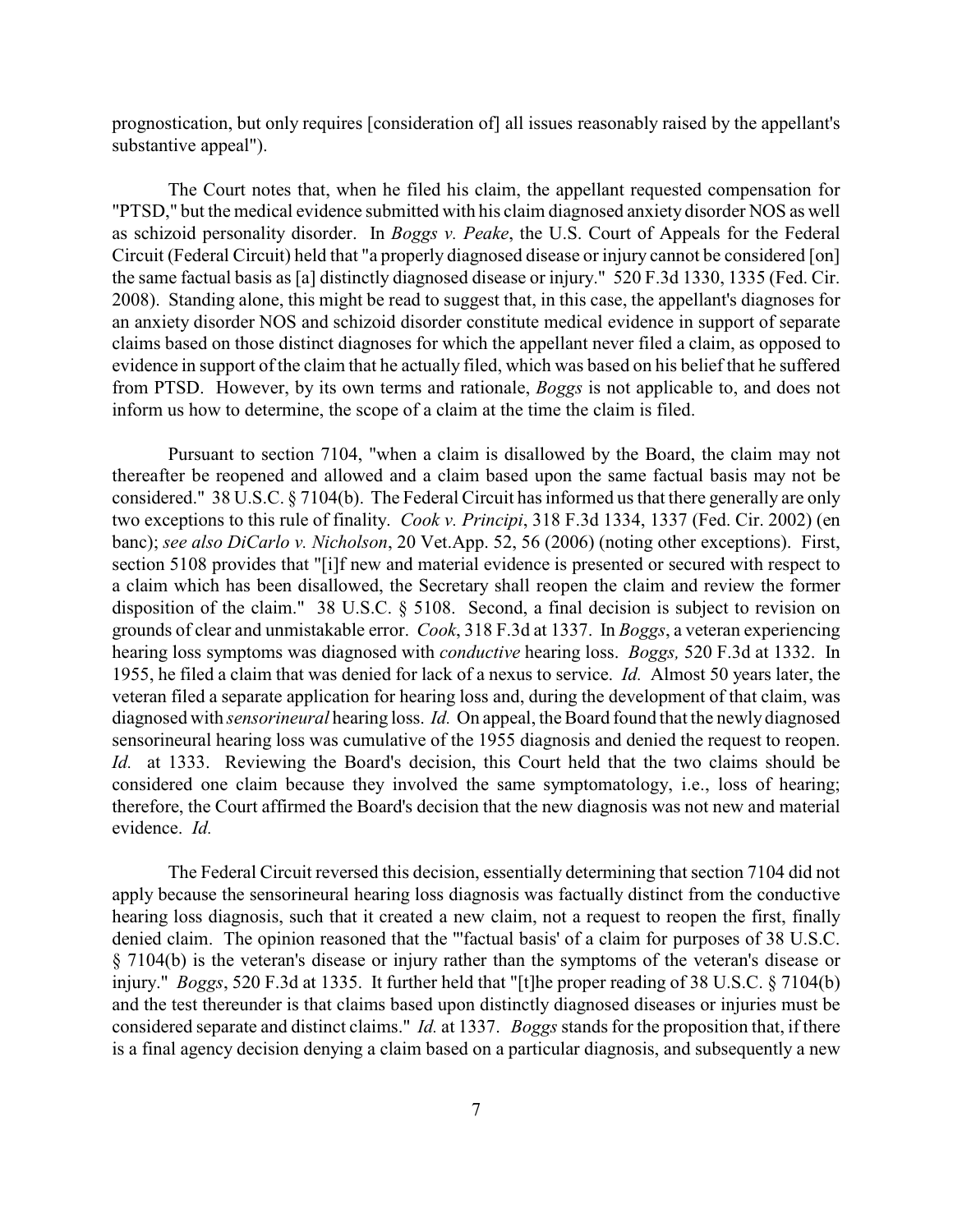and different diagnosis is submitted for VA's consideration, the second diagnosis must be considered factually distinct from the first and must be considered to relate to a separate claim.

In contrast to *Ingram*, which addressed the scope of a claim when it is first filed by the claimant, 21 Vet.App. at 236, *Boggs* relies upon a diagnosis to define the scope of a claim only retrospectively–after there has been a finding of fact based upon *competent* medical evidence. In contexts of section 5108 and requests to reopen, this accomplishes a balancing effect that preserves the finality of agency decisions while not precluding veterans from pursuing claims based on evidence of injuries or diseases distinct from those upon which benefits have been denied. *Boggs,* 520 F.3d at 1337. However, the advantages of treating separate diagnoses as separate claims in cases to reopen do not exist where separate diagnoses are rendered for the same reported symptoms during the initial processing of a claim for benefits.

First, when no previous and final Board decision exists, the finality requirement of section 7104(b) and the exception provided in section 5108 are inapplicable, and any jurisdictional constraints with regard to the scope of the claim are absent. Second, if multiple diagnoses for the same symptoms were treated as separate claims outside the section 5108 context, it would actually work to a veteran's disadvantage. Multiple diagnoses may represent subjective differences of opinion as to the nature of one condition, not necessarily multiple separate conditions. *Boggs* did not state a general rule that each new diagnosis presented prior to a final agency decision pertains to an entirely separate claim. Doing so would force a veteran to continually file new claims as medical evidence is developed during his initial claim and potentially could require a veteran to accept a later effective date for diagnoses made later in the process. Moreover, the Secretary would have to process additional claims with proper notice and procedural requirements, lengthening and delaying an already arduous process. Further, because multiple diagnoses may represent subjective differences of opinions of examiners, rather than multiple conditions, the nature of the appellant's current condition may never be properly adjudicated by the Secretary.

The Federal Circuit's decision in *Ephraim v. Brown*, 82 F.3d 399 (Fed. Cir. 1996), is also consistent with this analysis. In *Ephraim*, the Court held that a claim for service connection for PTSD was separate from a claim for an increased rating for a different mental condition that was already service connected. As with *Boggs*, in *Ephraim* there was a prior, final decision on one diagnosis based on competent medical evidence that justified separating the new diagnosis into a separate claim. *Id.* at 401-02. As such, in the instant case, the appellant's diagnoses of anxiety disorder NOS and schizoid disorder, which arise from the same symptoms for which he was seeking benefits, do not relate to entirely separate claims not yet filed by the appellant. Rather, these diagnoses should have been considered to determine the nature of the appellant's current condition relative to the claim he did submit.

The remainder of the parties' agreement is that  $(1)$  the Secretary did not comply with the duty to assist because it failed to provide Mr. Clemons with an examination that addressed PTSD and that Mr. Clemons is entitled to an examination that addresses PTSD, and (2) that the Board on remand shall provide an adequate statement of reasons or bases for its conclusion that Mr. Clemons did not